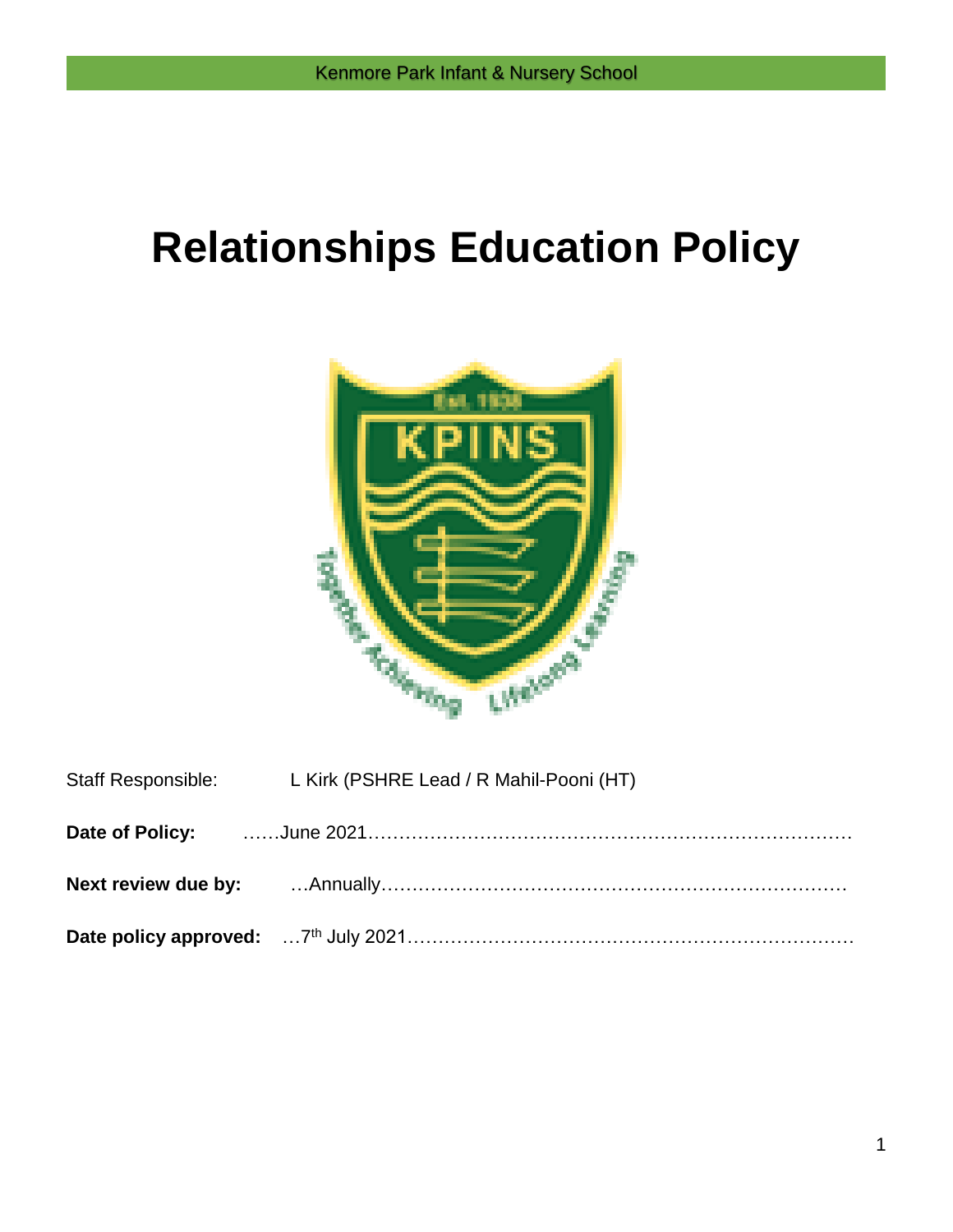

# **1. Rationale**

The following policy refers to the Relationships Education curriculum content and delivery at Kenmore Park Infant and Nursery School.

#### *Definition:*

Relationships Education involves learning about caring and positive friendships, families and people who care for me, respectful relationships, online relationships, being safe, identifying changes as they grow.

Relationships Education contributes to the foundation of Personal, Social & Health Education (PSHE) and Spiritual, Moral, Social and Cultural (SMSC) development and offers a valuable vehicle for promoting equality between individuals and groups. It involves an exploration of human and social diversity, and a fostering of self-worth whilst recognising, accepting and respecting differences.

Relationships Education is taught as an integral part of the school's PSHE provision throughout the school from Reception to Year 2. In this way, children are able to develop their ideas, knowledge and skills gradually as part of a spiral curriculum.

# *Relationships Education and Ofsted:*

The 2019 Ofsted framework states:

'From September 2019, schools are able to follow a new relationships education and health education curriculum. From September 2020, they will be required by law to follow it.

Primary-age children must be taught about positive relationships and respect for others, and how these are linked to promoting good mental health and well-being. If a school is failing to meet its obligations, inspectors will consider this when reaching the personal development judgement.

#### *Moral and Values Framework:*

The Relationships Education Policy will be sensitive/ respectful towards the established morals and values frame of all the major world religions. In its implementation, it will draw from the practical experiences of those who represent the various religious within the local community. The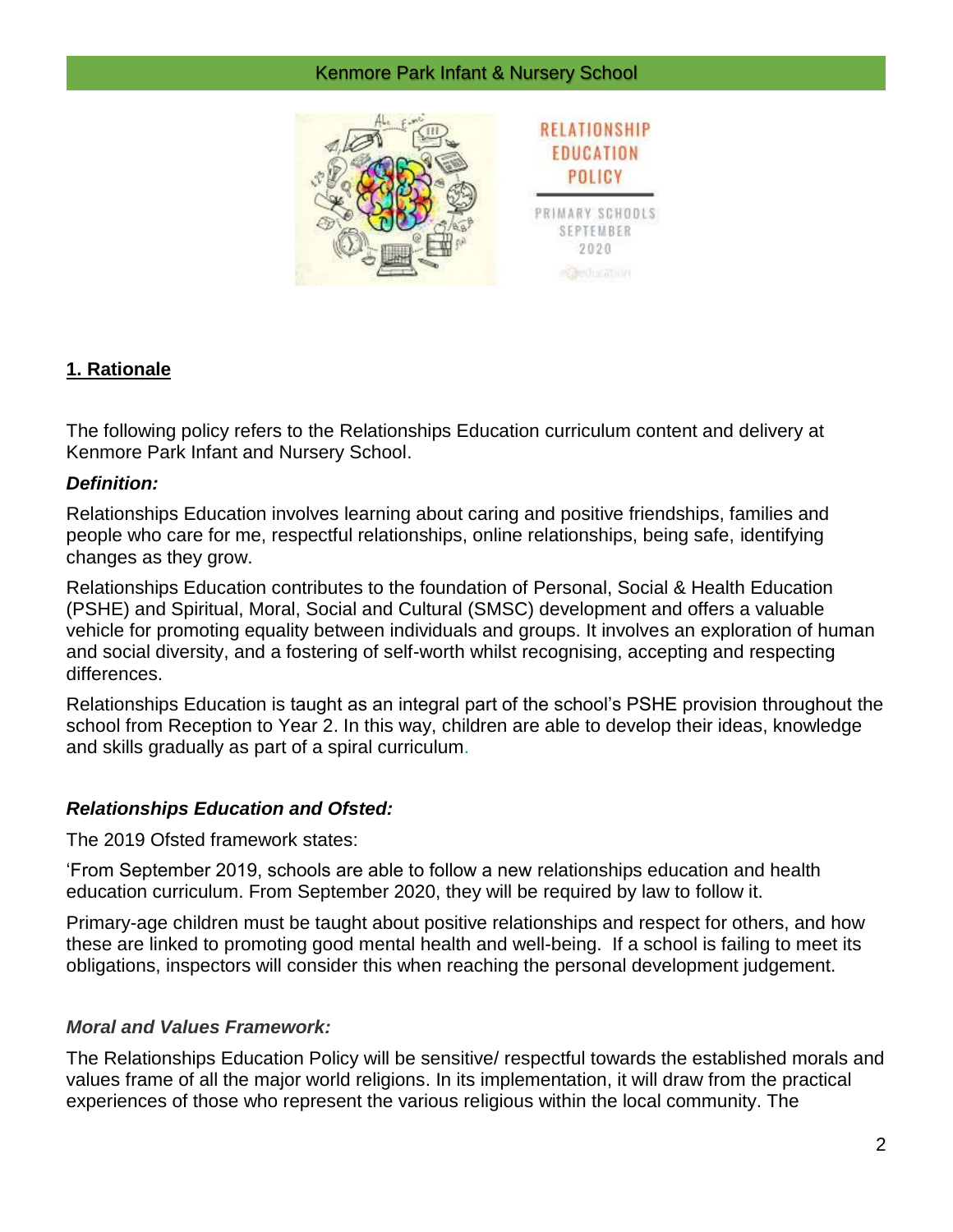Relationships Education Policy will be complimentary with the Religious Education Policy of our school.

#### **2. Statutory requirements**

Schools are required to comply with relevant requirements of the Equality Act 2010. Further guidance is available for schools in The Equality Act 2010 and school's advice. The DfE guidance states that schools should pay particular attention to the Public sector equality duty (PSED)

Under the provisions of the Equality Act, schools must not unlawfully discriminate against pupils because of their age, sex, race, disability, religion or belief, gender reassignment, pregnancy or maternity, marriage or civil partnership, or sexual orientation (collectively known as the protected characteristics). Schools must also make reasonable adjustments to alleviate disadvantage and be mindful of the SEND Code of Practice when planning for these subjects.

In teaching Relationships Education, we must have regard to guidance issued by the secretary of state as outlined in section 403 of the Education Act 1996.

At Kenmore Park Infant and Nursery School we teach Relationships Education as set out in this policy.

#### **3. Policy development**

This policy has been developed in consultation with staff, pupils and parents. The steps taken to review the policy are as follows.

The Department for Education and Ofsted have clearly outlined aspects of Relationships Education that are statutory in all primary schools therefore, some recommendations or comments made during the consultation process may not be reflected in the final policy as our school has to ensure we are meeting statutory guidelines.

- 1. **Review** a member of school staff/members of the Relationships Education working party looked through the existing Relationships Education policy as well as local and national guidance for Relationships Education. The working party then reviewed the Relationships Education policy reflecting any advice and changes at local and national level.
- 2. **Staff consultation** Staff were consulted via an online RSE staff survey. The results of this survey informed the policy development and also informed additional support needed to enhance the delivery of RSE. Staff were also consulted via a staff meeting. All staff were sent the draft policy in advance of the staff meeting and were then invited to comment on the policy and make suggestions/amendments.
- 3. **Parent consultation** Parents were consulted via an online RSE parent's survey. The results of this survey informed the policy development and also identified additional work that was needed with parents to raise their awareness and knowledge of RSE at Kenmore Park Infant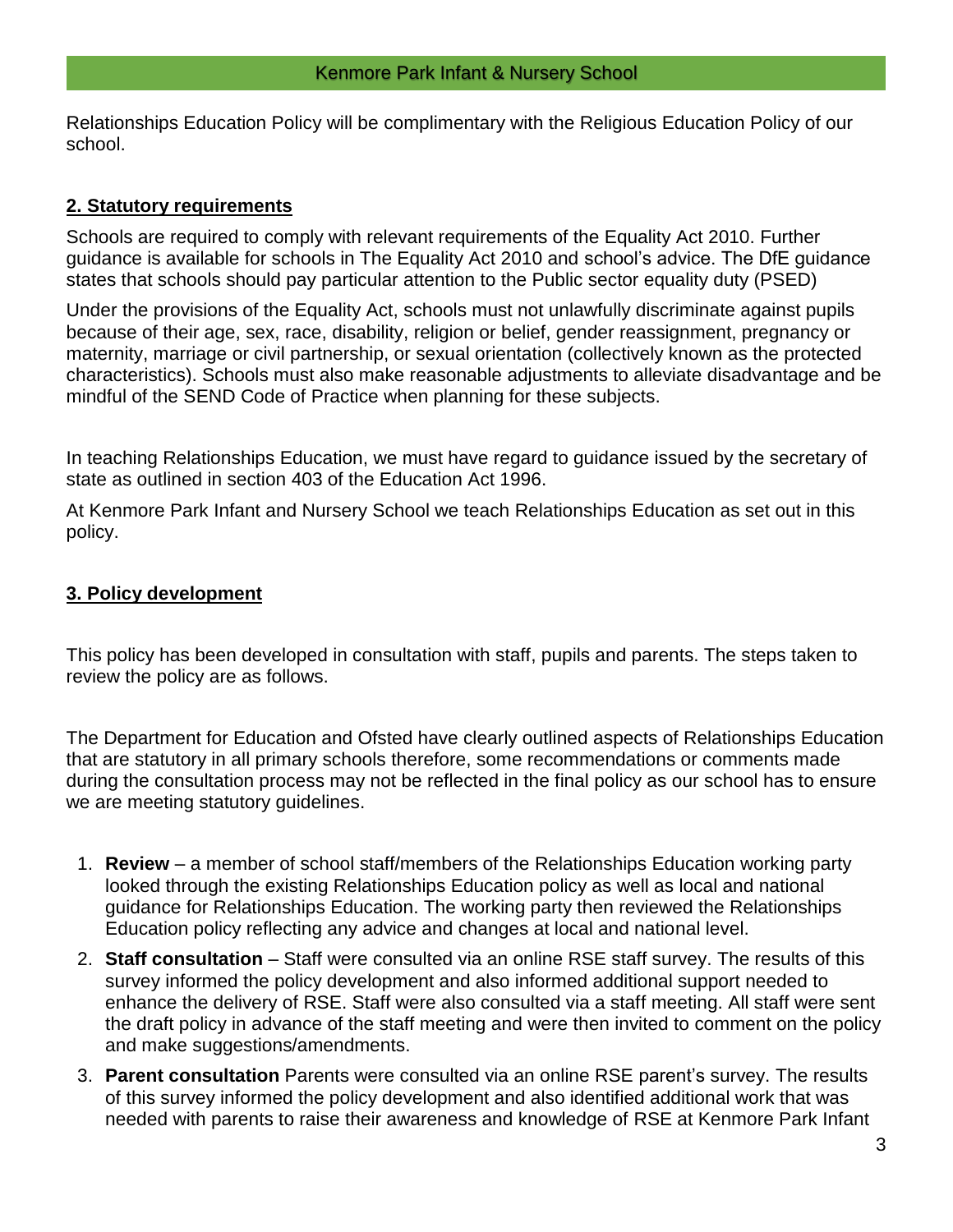& Nursery School. A consultation was also held with parents via zoom. Where parents were given the opportunity to review through the policy, ask for clarification on the contents of the curriculum and offer comments/suggestions.

- 4. **Pupil consultation**. A pupil focus group was also held so that pupils could feed into the content of the policy.
- 5. **Governor consultation** Governors were consulted on this policy via a governor meeting and link governor representative. All governors were sent the draft policy in advance of the staff meeting and invited to comment on the policy and provide feedback.
- 6. **Ratification**  once amendments were made, the final version of the policy was shared with governors and ratified at the Governors meeting. **(7th July 2021)**.

This policy will be reviewed every two years. The next policy will next be review due **September 2023**

# **4. Aim and objectives**

The aim of this policy is to enable the effective planning, delivery and assessment of Relationships Education.

The aims of Relationships Education at Kenmore Park Infant & Nursery school is to:

- o Develop confidence in talking, listening and thinking about feelings and relationships;
- o Teach pupils the correct vocabulary to describe themselves and their bodies;
- $\circ$  Understand how to keep their bodies healthy and clean;
- o Understand how to keep themselves and their bodies safe;
- o Help pupils develop feeling of self-respect, confidence and empathy;
- o Help pupils recognise healthy friendships;
- o Provide a framework in which sensitive discussions can take place;
- o Foster respect for the views of other people

# **5. Equal Opportunities**

Kenmore Park Infant and Nursery School believes that Relationships Education should meet the needs of all pupils. Our school is committed to the provision of Relationships Education to all pupils.

All staff are expected to provide every pupil with the opportunity to experience, participate and achieve the understanding of Relationships Education. Equal time and provision will be allocated for all groups but, there may be occasions where children with special educational needs (SEN) may require extra support.

The planning and organisation of teaching strategies will be consistently reviewed e.g. through lesson observations to ensure that no pupil is disadvantaged.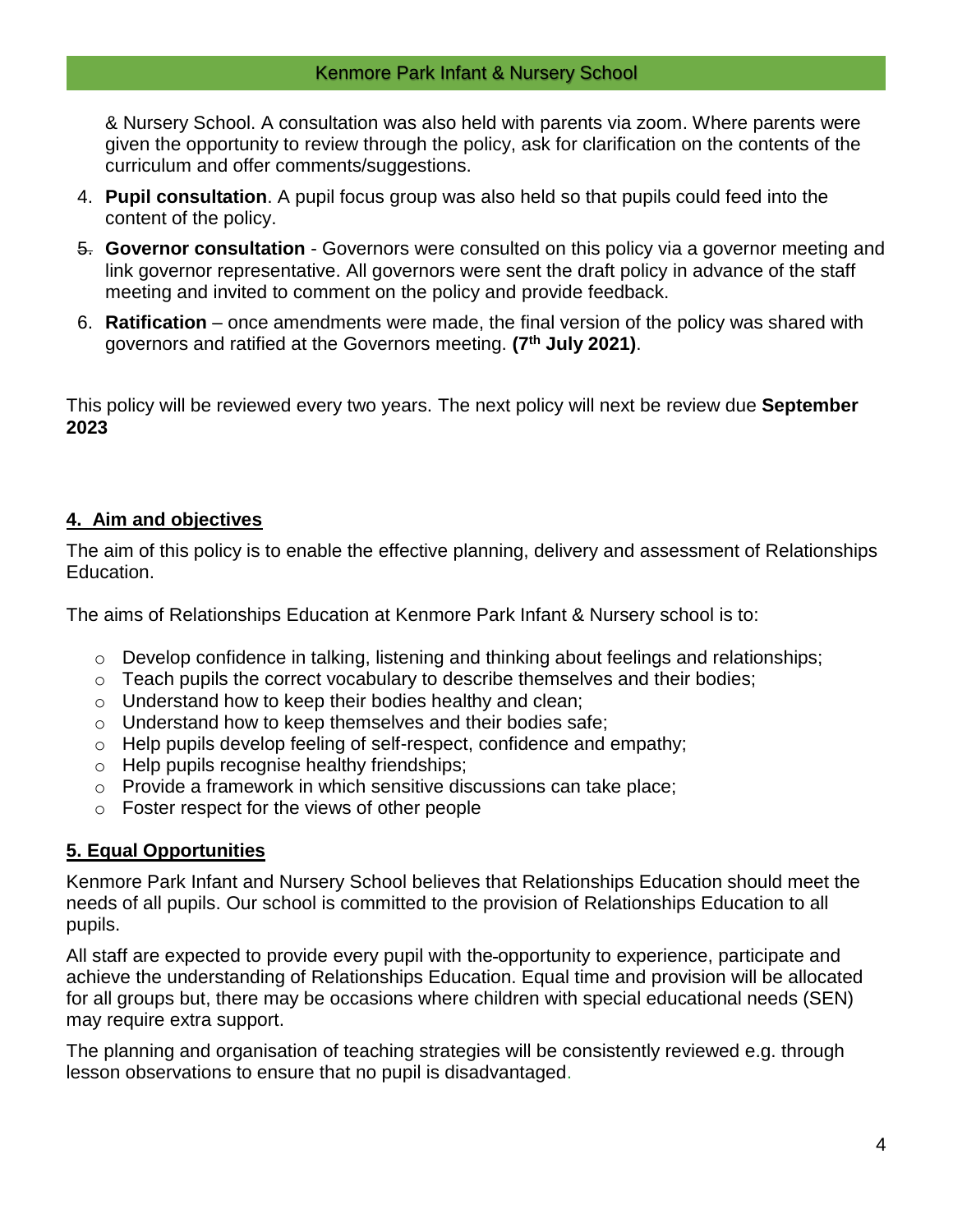### **6. Delivery of RSE: Content, delivery and training**

#### *Content:*

Relationships Education is taught within the personal, social, health and economic (PSHE) education curriculum. Our school uses the Jigsaw scheme of work to deliver PSHE and Relationships Education. Other aspects are also included in health education. A breakdown of what is covered in Science, Health Education and Relationships Education can be found in Appendix 1.

The main aspects of Relationships Education are covered in the Summer Term as part of PSHE (See appendix 2) however, many aspects of keeping safe, good and bad touch, healthy friendships, online safety, peer pressure, saying no, the PANTS rule, families and people who care for me are taught throughout the school year to ensure a consistent spiraling approach to keeping safe.

Relationships Education focuses on teaching the fundamental building blocks and characteristics of positive relationships including:

- o Families and people who care for me
- o Caring friendships
- o Respectful relationships
- o Online relationships
- o Being safe

The above points are covered in an age appropriate way from EYFS to Year 2 (see appendix 2 for more detail). These areas of learning are taught within the context of family life taking care to ensure that there is no stigmatisation of children based on their home circumstances (families can include single parent families, LGBT parents, families headed by grandparents, adoptive parents, foster parents/carers amongst other structures) along with reflecting sensitively that some children may have a different structure of support around them (for example: looked after children or young carers).

For more information about our Relationships Education curriculum, see appendix 2 and 3. Appendix 2 outlines the learning objectives for Relationships Education and appendix 3 outlines the vocabulary our school uses during these lessons.

# **Delivery:**

Relationships Education be delivered by a member of school staff, usually the child's class teacher. Relationships Education will be assessed as part of the wider PSHE curriculum.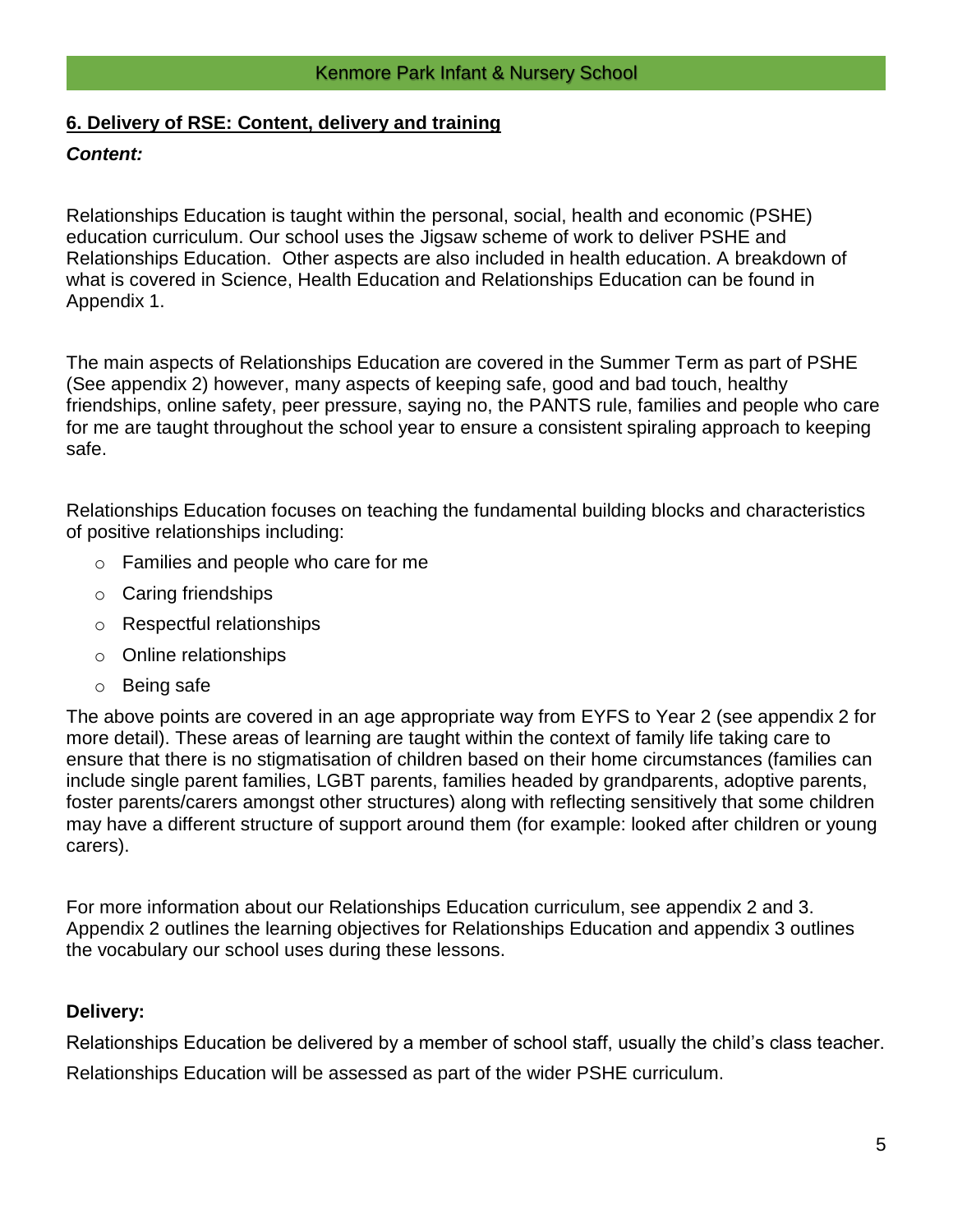Staff are aware that views around RSE related issues are varied. However, while personal views are respected, all RSE issues are taught without bias. Topics are presented using a variety of views and beliefs so that pupils are able to form their own, informed opinions but also respect others that may have a different opinion.

Both formal and informal RSE questions arising from pupils are answered according to the age and maturity of the pupil(s) concerned. Questions do not have to be answered directly and can be addressed individually later. The school believes that individual teachers must use their skill and discretion in this area and refer to the Child Protection Lead if they are concerned.

The following are protocols teachers follow for discussion (Pupils will follow the ROCK rules for this unit of work)

# **ROCK rules:**

- R: respect. We are respectful of question that are asked, we do not ask any personal questions. We show respect for everyone, even when we don't agree with them. You can ask questions during this lesson, there is no such thing as a silly question. However, remember the teacher may not be able to answer all your questions.
- O: Open. We are open to being part of this lesson. Even though things may make us embarrassed or shy, we are open to learning. The teacher will not force you to discuss or share but you have to be open to learning.
- C: Confidentiality. We will not share what people say outside the classroom (teacher or pupil) but if someone says something worrying/upsetting it should be shared with someone who can help (teacher will have to talk to someone, pupils should talk to teacher)
- K: Kind. We do not laugh at people; it is ok to laugh with people but never at.
- $\circ$  No one (teacher or pupil) will have to answer a personal question
- o No one will be forced to take part in a discussion
- o Only correct/agreed names for body parts will be used
- o Meanings of words will be explained in a sensible and factual way
- $\circ$  Teachers may use their discretion in responding to questions and may say (for example):
	- The appropriate person to answer that question is your parent
	- The question can be discussed one to one after class
	- That topic will be covered at a later stage in their Relationships Education

**Mrs. Kirk** is the member of staff who monitors the implementation of Relationships Education, this monitoring is done through book scrutiny, lesson observations, pupil interviewing and staff CPD.

# *Training:*

Staff are trained on the delivery of RSE as part of our continuing professional development calendar.

The headteacher may also invite visitors from outside the school, such as school nurses or the health improvement team, to provide support and training to staff teaching RSE.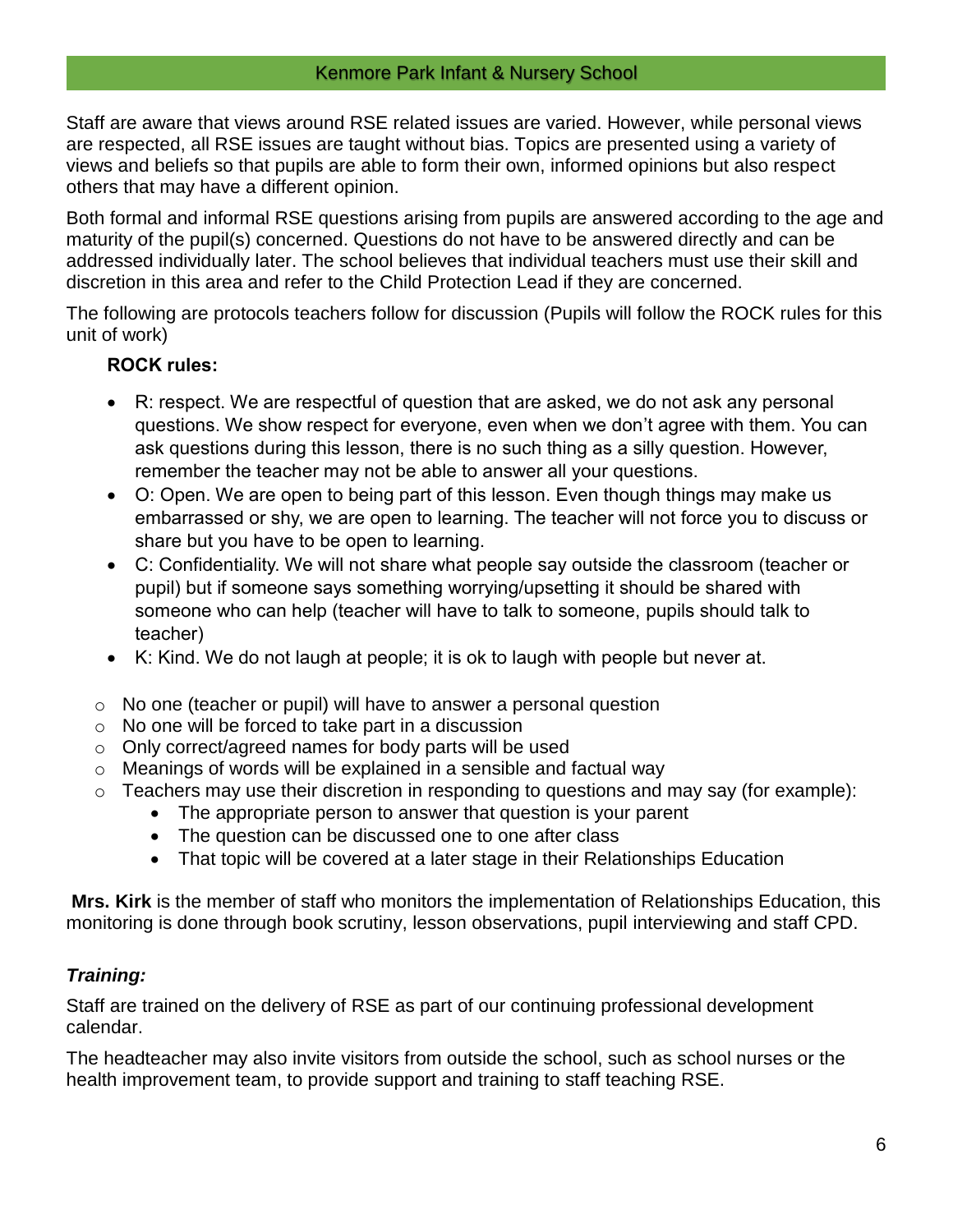#### **7. Child protection**

There may be rare occasions when a teacher is directly approached by a child who makes a disclosure of abuse. With respect to child abuse and protection procedures, staff will follow the school's child protection policy and notify one of our child protection leads (R Mahil-Pooni and J Snowden)

Staff will also be referred to the:

DfE's 2019 document on 'Keeping children safe in education'- statutory guidance for schools and colleges<https://www.gov.uk/government/publications/keeping-children-safe-in-education--2>

Working together to safeguard children 2018

<https://www.gov.uk/government/publications/working-together-to-safeguard-children--2>

#### **8. Partnership with Parents**

The school views parents as partners in the delivery of Relationships Education. Parents will be informed about the Relationships Education programme at the start of the term, as part of information provided on what their children will be learning.

The school will liaise with parents through

- o RSE workshops
- o Newsletters
- o School website
- o Letter (Appendix 4)
- o Curriculum topic web

The school encourages parents to discuss Relationships Education with their children, the headteacher, PSHRE lead or the child's class teacher and are invited to view materials. This policy will be available on the school website for parents.

#### *Right to withdraw*

Parents do not have the right to withdraw their children from statutory Relationships and Health Education lessons (see outline of Relationships and Health education in Appendix 1).

#### **9. Roles and responsibilities**

#### **The governing body**

The governing body will approve the Relationships Education policy and hold the headteacher to account for its implementation.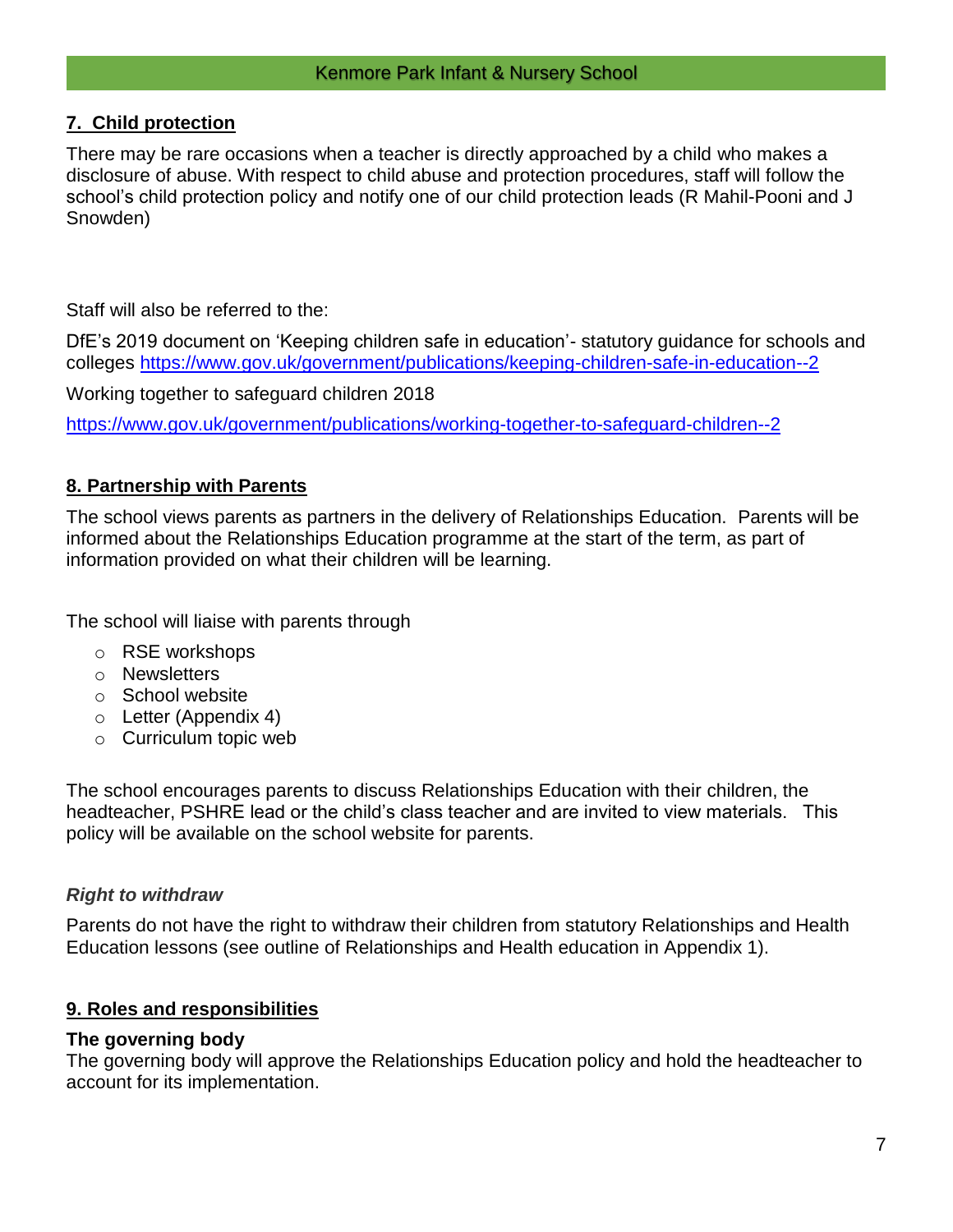#### **The headteacher**

The headteacher is responsible for ensuring that Relationships Education is taught consistently across the school.

### **Staff**

Staff are responsible for:

- o Delivering Relationships Education in a sensitive way
- o Modelling positive attitudes to Relationships Education
- o Monitoring progress
- o Responding to the needs of individual pupils

Staff do not have the right to opt out of teaching Relationships Education. Staff who have concerns about teaching Relationships Education are encouraged to discuss this with the PSHRE lead in the first instance and if necessitated the headteacher.

All teaching staff, including PPA teachers, will deliver Relationships Education lessons. L Kirk is responsible for leading PSHE and RSE in this school.

#### **Pupils**

Pupils are expected to engage fully in Relationships Education and, when discussing issues related to Relationships Education, treat others with respect and sensitivity.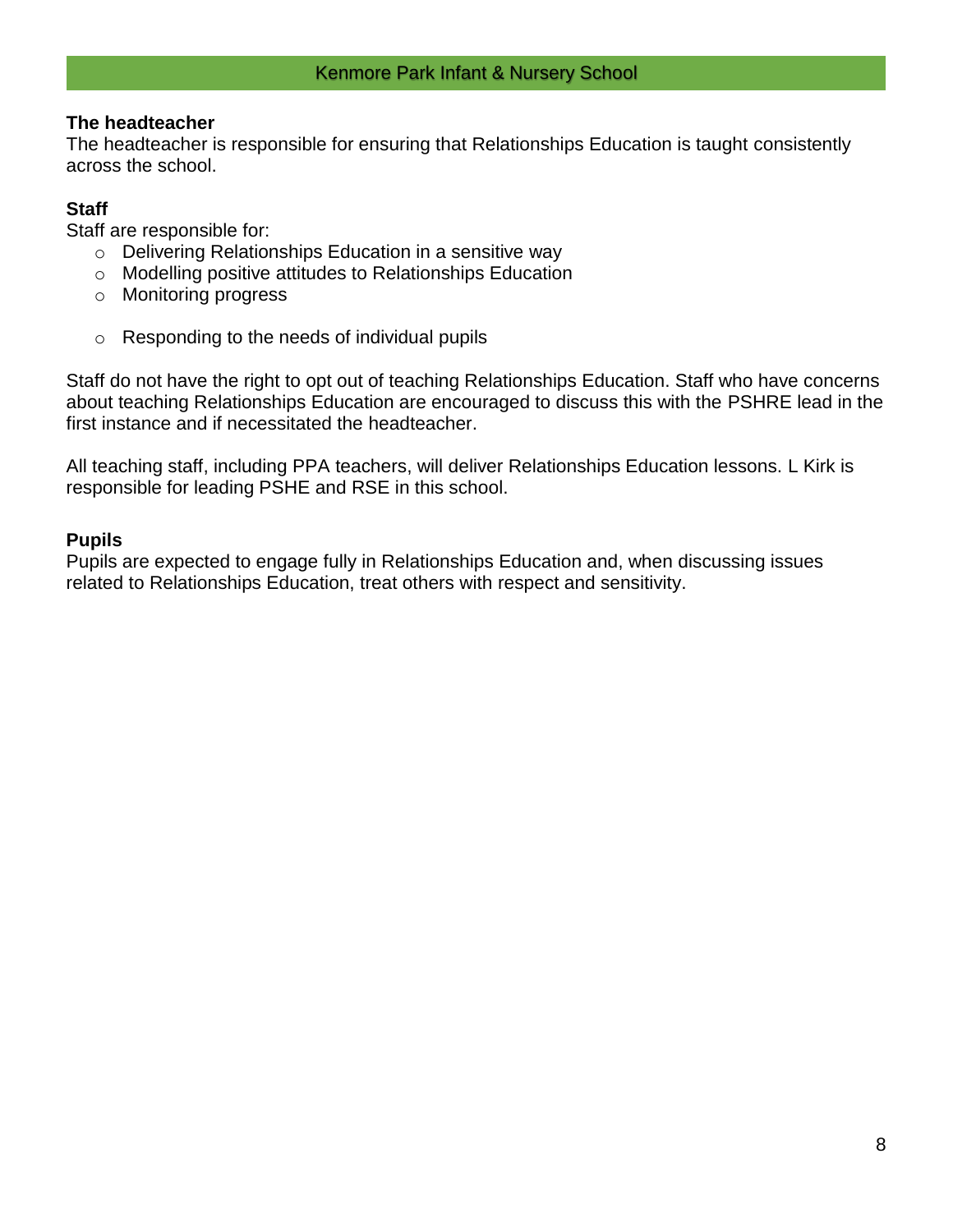# **APPENDIX 1:**

Curriculum coverage – science, relationships education and health education

|                  | <b>Relationships Education</b> | <b>Jigsaw Unit</b> | <b>Science</b>         | <b>Health education</b>                   | Jigsaw                 |
|------------------|--------------------------------|--------------------|------------------------|-------------------------------------------|------------------------|
| <b>Statutory</b> |                                |                    | <b>Statutory</b>       | <b>Statutory</b>                          |                        |
|                  | <b>Families and people who</b> | Relationships      | Key Stage 1:           | <b>Mental wellbeing</b>                   | <b>Healthy me</b>      |
|                  | care for me                    |                    | identify,<br>$\circ$   | that mental wellbeing is a<br>$\circ$     |                        |
| $\circ$          | that families are              |                    | name, draw             | normal part of daily life,                |                        |
|                  | important for children         |                    | and label the          | in the same way as                        |                        |
|                  | growing up because             |                    | basic parts of         | physical health.                          |                        |
|                  | they can give love,            |                    | the human              | that there is a <b>normal</b><br>$\Omega$ | <b>All units</b>       |
|                  | security and stability.        |                    | body and say           | range of emotions (e.g.                   |                        |
| $\bigcirc$       | the characteristics of         |                    | which part of          | happiness, sadness,                       |                        |
|                  | healthy family life,           |                    | the body is            | anger, fear, surprise,                    |                        |
|                  | commitment to each             |                    | associated             | nervousness) and scale                    |                        |
|                  | other, including in            |                    | with each              | of emotions that all                      |                        |
|                  | times of difficulty,           |                    | sense.                 | humans experience in                      |                        |
|                  | protection and care for        |                    | notice that<br>$\circ$ | relation to different                     |                        |
|                  | children and other             |                    | animals,               | experiences and                           |                        |
|                  | family members, the            |                    | including              | situations                                |                        |
|                  | importance of                  |                    | humans,                | how to recognise and<br>$\circ$           |                        |
|                  | spending time together         |                    | have                   | talk about their                          |                        |
|                  | and sharing each               |                    | offspring              | emotions, including                       |                        |
|                  | other's lives.                 |                    | which grow             | having a varied                           |                        |
| $\circ$          | that others' families,         |                    | into adults            | vocabulary of words to                    | <b>Dream and Goals</b> |
|                  | either in school or in         |                    |                        | use when talking about                    |                        |
|                  | the wider world,               |                    |                        | their own and others'                     |                        |
|                  | sometimes look                 |                    |                        | feelings.                                 |                        |
|                  | different from their           |                    |                        | how to judge whether<br>$\circ$           |                        |
|                  | family, but that they          |                    |                        | what they are feeling and                 | <b>Healthy me</b>      |
|                  | should respect those           |                    |                        | how they are behaving is                  |                        |
|                  | differences and know           |                    |                        | appropriate and                           |                        |
|                  | that other children's          |                    |                        | proportionate.                            |                        |
|                  | families are also              |                    |                        | the benefits of physical<br>$\circ$       |                        |
|                  | characterised by love          | Year 2 only        |                        | exercise, time outdoors,                  |                        |
|                  | and care                       |                    |                        | community participation,                  |                        |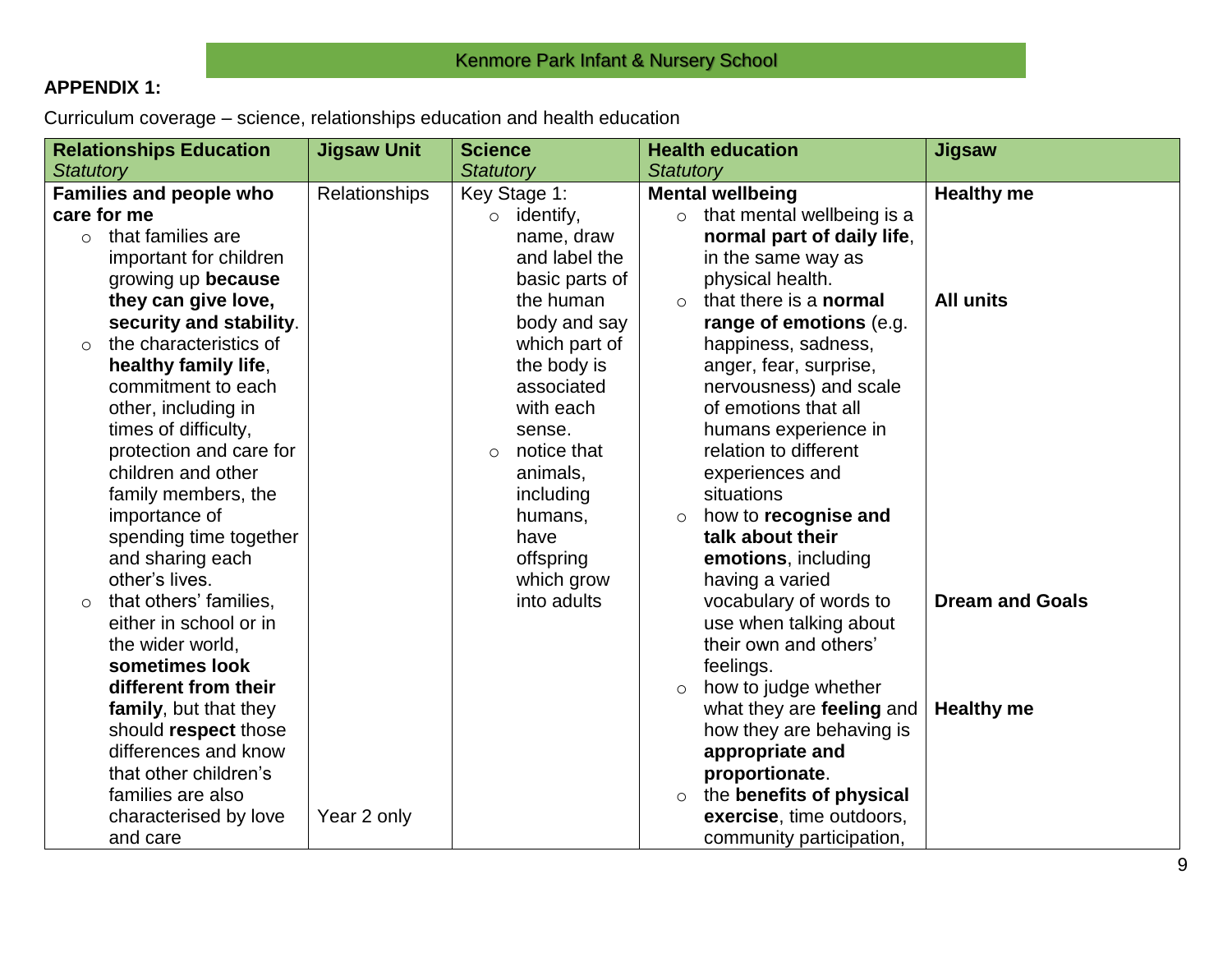|                                                                                                                                                                                                                                                                                                                                                                                                                                                                                                                                                                                |                            | <b>Kenmore Park Infant &amp; Nursery School</b>                                                                                                                                                                                                                                                                                                                                                                                                                                                                                                                                                                                                                                                                                                                                                                                                                                                                                                                          |    |
|--------------------------------------------------------------------------------------------------------------------------------------------------------------------------------------------------------------------------------------------------------------------------------------------------------------------------------------------------------------------------------------------------------------------------------------------------------------------------------------------------------------------------------------------------------------------------------|----------------------------|--------------------------------------------------------------------------------------------------------------------------------------------------------------------------------------------------------------------------------------------------------------------------------------------------------------------------------------------------------------------------------------------------------------------------------------------------------------------------------------------------------------------------------------------------------------------------------------------------------------------------------------------------------------------------------------------------------------------------------------------------------------------------------------------------------------------------------------------------------------------------------------------------------------------------------------------------------------------------|----|
| that stable, caring<br>$\circ$<br>relationships, which<br>may be of different<br>types, are at the<br>heart of happy<br>families, and are<br>important for children's<br>security as they grow<br>up.<br>that marriage<br>$\circ$<br>represents a formal<br>and legally<br>recognised<br>commitment of two<br>people to each other<br>which is intended to be<br>lifelong.<br>how to recognise if<br>$\circ$<br>family relationships are<br>making them feel<br>unhappy or unsafe,<br>and how to seek help<br>or advice from others if<br>needed.<br><b>Caring friendships</b> | Changing Me<br>Celebrating | voluntary and service-<br>based activity on mental<br>wellbeing and happiness.<br>simple self-care<br>$\circ$<br>techniques, including the<br><b>Celebrating difference</b><br>importance of rest, time<br>spent with friends and<br>family and the benefits of<br>hobbies and interests.<br>isolation and loneliness<br>$\circ$<br>can affect children and<br>that it is very important<br>for children to discuss<br>their feelings with an<br>adult and seek support.<br>that bullying (including<br>$\circ$<br>cyberbullying) has a<br>negative and often<br>lasting impact on mental<br>wellbeing.<br>where and how to seek<br>$\circ$<br>support (including<br>recognising the triggers<br>for seeking support),<br>including whom in school<br>they should speak to if<br>they are worried about<br>their own or someone<br>else's mental wellbeing or<br>ability to control their<br>emotions (including<br>issues arising online).<br>Internet safety and harms |    |
| how important<br>$\circ$<br>friendships are in                                                                                                                                                                                                                                                                                                                                                                                                                                                                                                                                 | difference                 | Year 2 only<br>$\circ$ about the benefits of<br>rationing time spent                                                                                                                                                                                                                                                                                                                                                                                                                                                                                                                                                                                                                                                                                                                                                                                                                                                                                                     |    |
|                                                                                                                                                                                                                                                                                                                                                                                                                                                                                                                                                                                |                            |                                                                                                                                                                                                                                                                                                                                                                                                                                                                                                                                                                                                                                                                                                                                                                                                                                                                                                                                                                          | 10 |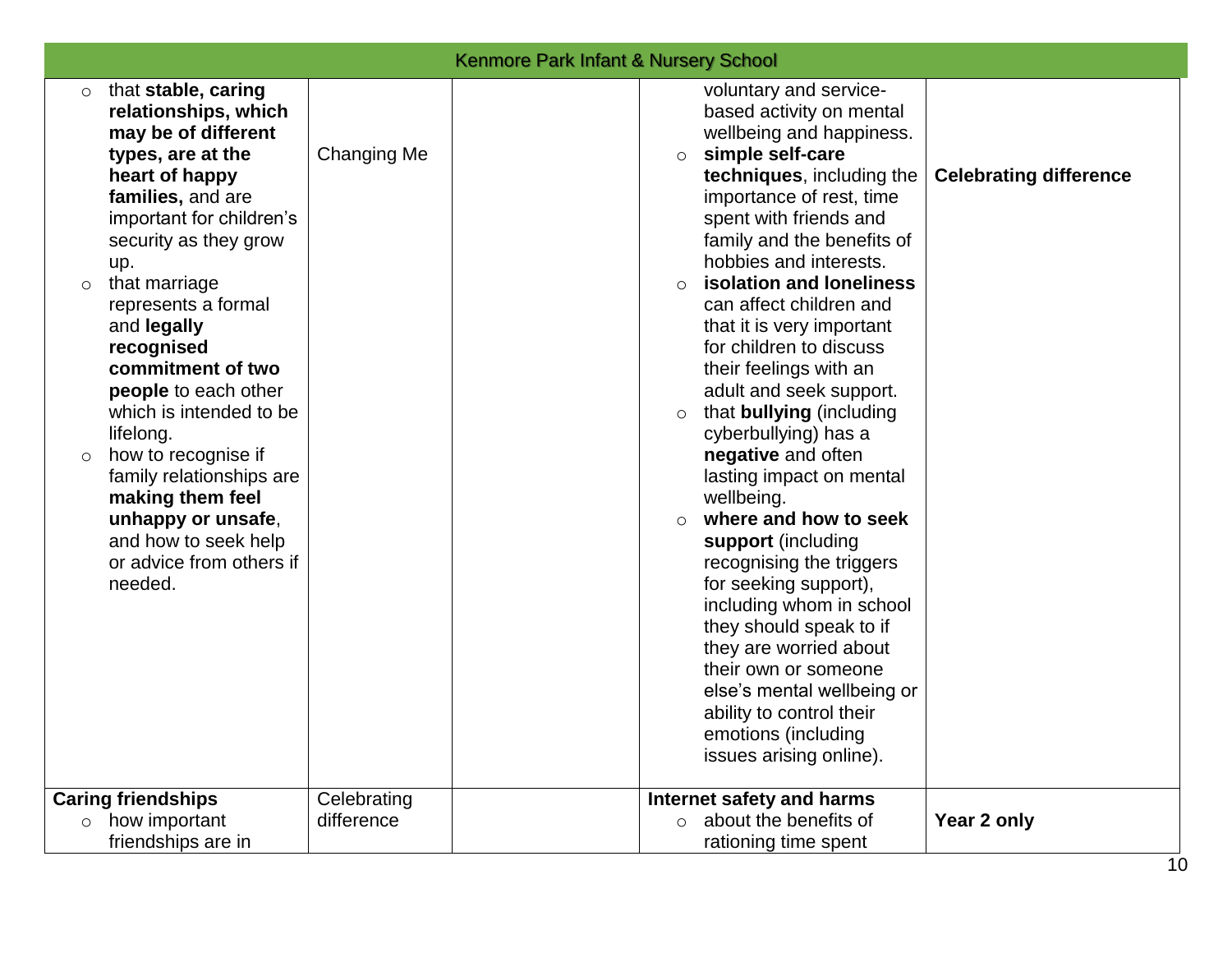|         | making us feel happy     |               |          | online, the risks of       |                         |
|---------|--------------------------|---------------|----------|----------------------------|-------------------------|
|         | and secure, and how      |               |          | excessive time spent on    |                         |
|         | people choose and        | Relationships |          | electronic devices and     |                         |
|         | make friends.            |               |          | the impact of positive     |                         |
| $\circ$ | the characteristics of   |               |          | and negative content       |                         |
|         | friendships, including   |               |          | online on their own and    |                         |
|         | mutual respect,          |               |          | others' mental and         |                         |
|         | truthfulness,            |               |          | physical wellbeing.        |                         |
|         | trustworthiness,         |               |          | how to consider the effect |                         |
|         | loyalty, kindness,       |               |          | of their online actions on |                         |
|         | generosity, trust,       |               |          | others and know how to     |                         |
|         | sharing interests and    |               |          | recognise and display      |                         |
|         | experiences and          |               |          | respectful behaviour       |                         |
|         | support with problems    |               |          | online and the             |                         |
|         | and difficulties.        |               |          | importance of keeping      |                         |
| $\circ$ | that healthy             |               |          | personal information       |                         |
|         | friendships are          |               |          | private.                   |                         |
|         | positive and             |               | $\Omega$ | that the internet can also |                         |
|         | welcoming towards        |               |          | be a negative place        | Year 2 only             |
|         | others, and do not       |               |          | where online abuse,        |                         |
|         | make others feel         |               |          | trolling, bullying and     |                         |
|         | lonely or excluded.      |               |          | harassment can take        |                         |
| $\circ$ | that most friendships    |               |          | place, which can have a    |                         |
|         | have ups and downs,      |               |          | negative impact on         |                         |
|         | and that these can       |               |          | mental health.             |                         |
|         | often be worked          |               | $\Omega$ | where and how to           |                         |
|         | through so that the      |               |          | report concerns and get    | Year 2 only celebrating |
|         | friendship is repaired   |               |          | support with issues        | difference              |
|         | or even strengthened,    |               |          | online.                    |                         |
|         | and that resorting to    |               |          |                            |                         |
|         | violence is never right. |               |          |                            |                         |
| $\circ$ | how to recognise         |               |          |                            |                         |
|         | who to trust and who     |               |          |                            |                         |
|         | not to trust, how to     |               |          |                            |                         |
|         | judge when a             |               |          |                            |                         |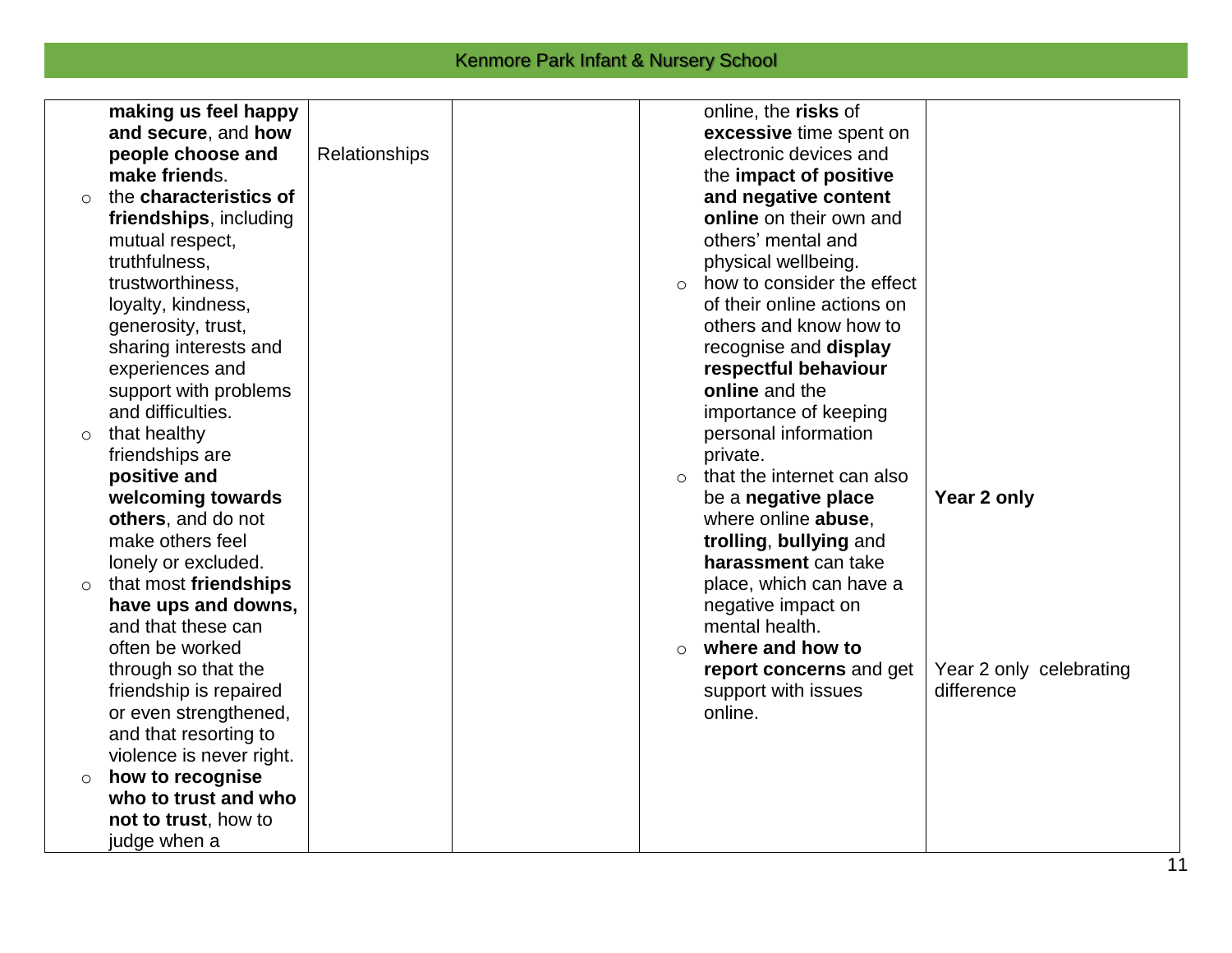|          | friendship is making<br>them feel unhappy or<br>uncomfortable,<br>managing conflict, how<br>to manage these<br>situations and how to<br>seek help or advice<br>from others, if needed. |                          |                                                                       |                   |
|----------|----------------------------------------------------------------------------------------------------------------------------------------------------------------------------------------|--------------------------|-----------------------------------------------------------------------|-------------------|
| $\circ$  | <b>Respectful relationships</b><br>the importance of                                                                                                                                   | Being me in<br>the world | <b>Physical health and fitness</b><br>$\circ$ the characteristics and | <b>Healthy Me</b> |
|          | respecting others,                                                                                                                                                                     |                          | mental and physical                                                   |                   |
|          | even when they are                                                                                                                                                                     | Celebrating              | benefits of an active                                                 |                   |
|          | very different from                                                                                                                                                                    | difference               | lifestyle.                                                            |                   |
|          | them (for example,                                                                                                                                                                     |                          | the importance of<br>$\circ$                                          |                   |
|          | physically, in                                                                                                                                                                         | Dreams and               | building regular                                                      |                   |
|          | character, personality                                                                                                                                                                 | Goals                    | exercise into daily and                                               |                   |
|          | or backgrounds), or                                                                                                                                                                    |                          | weekly routines and                                                   |                   |
|          | make different choices<br>or have different                                                                                                                                            | Relationships            | how to achieve this; for<br>example, walking or                       |                   |
|          | preferences or beliefs.                                                                                                                                                                |                          | cycling to school, a daily                                            |                   |
| $\circ$  | practical steps they                                                                                                                                                                   |                          | active mile or other forms                                            |                   |
|          | can take in a range of                                                                                                                                                                 |                          | of regular, vigorous                                                  | Year <sub>2</sub> |
|          | different contexts to                                                                                                                                                                  |                          | exercise.                                                             |                   |
|          | improve or support                                                                                                                                                                     |                          | the risks associated<br>$\bigcirc$                                    |                   |
|          | respectful                                                                                                                                                                             |                          | with an inactive lifestyle                                            |                   |
|          | relationships.                                                                                                                                                                         | Changing Me              | (including obesity).                                                  |                   |
| $\circ$  | the conventions of                                                                                                                                                                     | 1 lesson                 | how and when to seek<br>$\bigcirc$                                    |                   |
|          | courtesy and<br>manners.                                                                                                                                                               |                          | support including which<br>adults to speak to in                      |                   |
| $\circ$  | the importance of self-                                                                                                                                                                |                          | school if they are worried                                            |                   |
|          | respect and how this                                                                                                                                                                   |                          | about their health.                                                   |                   |
|          | links to their own                                                                                                                                                                     |                          |                                                                       |                   |
|          | happiness.                                                                                                                                                                             |                          |                                                                       |                   |
| $\Omega$ | that in school and in                                                                                                                                                                  |                          |                                                                       |                   |
|          | wider society they can                                                                                                                                                                 |                          |                                                                       |                   |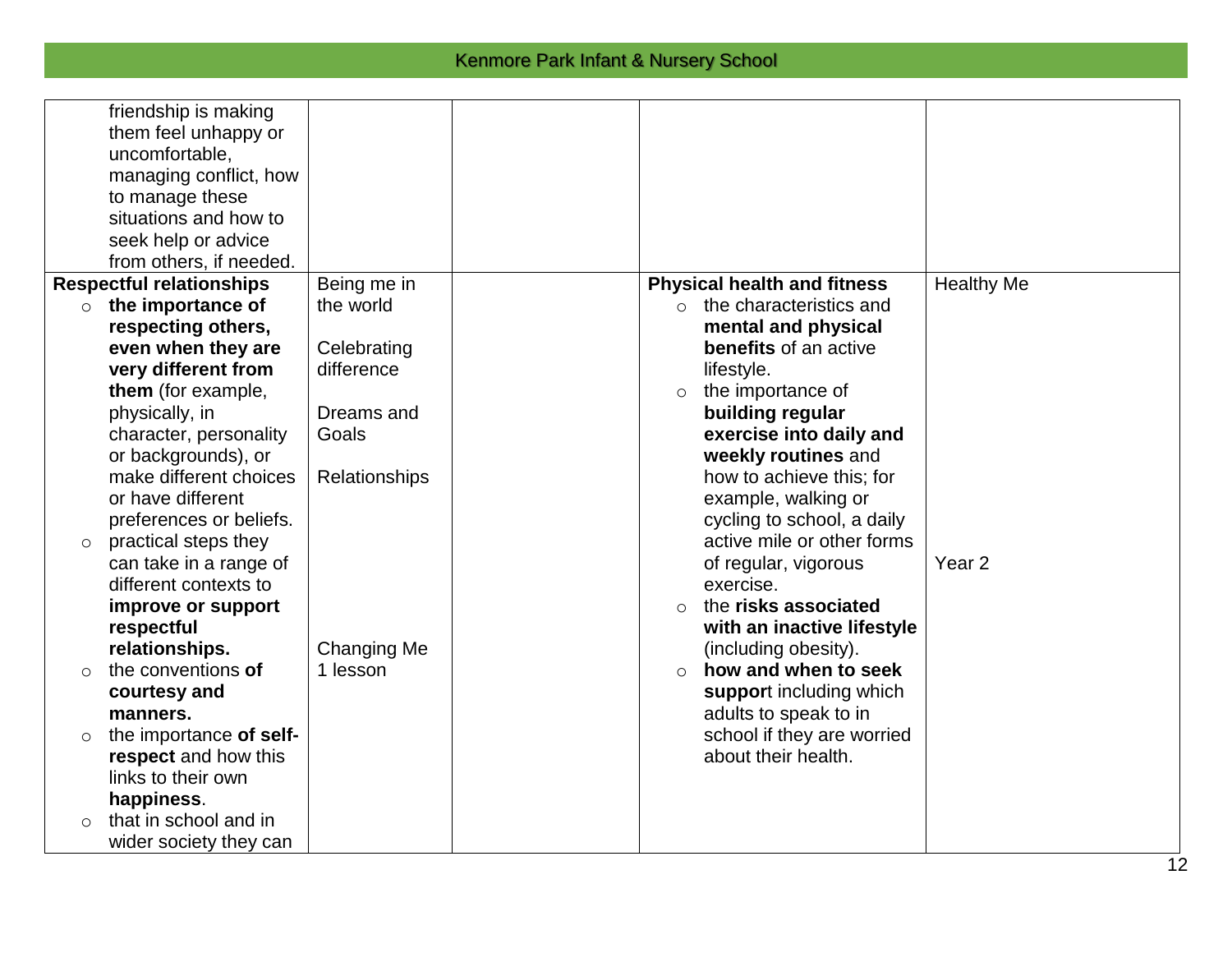| $\circ$ | expect to be treated<br>with respect by<br>others, and that in turn<br>they should show<br>due respect to<br>others, including<br>those in positions of<br>authority<br>about different types |                                |                                                                                                                       |            |
|---------|-----------------------------------------------------------------------------------------------------------------------------------------------------------------------------------------------|--------------------------------|-----------------------------------------------------------------------------------------------------------------------|------------|
|         | of bullying (including<br>cyberbullying), the<br>impact of bullying,<br>responsibilities of<br>bystanders (primarily<br>reporting bullying to an<br>adult) and how to get<br>help.            | <b>Changing Me</b><br>1 lesson |                                                                                                                       |            |
| $\circ$ | what a stereotype is,<br>and how stereotypes<br>can be unfair, negative<br>or destructive.                                                                                                    |                                |                                                                                                                       |            |
| $\circ$ | the importance of<br>permission-seeking<br>and giving in<br>relationships with<br>friends, peers and<br>adults.                                                                               |                                |                                                                                                                       |            |
|         | <b>Online relationships</b>                                                                                                                                                                   | E safety                       | <b>Healthy eating</b>                                                                                                 | Healthy me |
| $\circ$ | that people sometimes<br>behave differently<br>online, including by<br>pretending to be<br>someone they are not.                                                                              | lessons                        | $\circ$ what constitutes a<br>healthy diet (including<br>understanding calories<br>and other nutritional<br>content). |            |
| $\circ$ | that the same<br>principles apply to                                                                                                                                                          |                                |                                                                                                                       |            |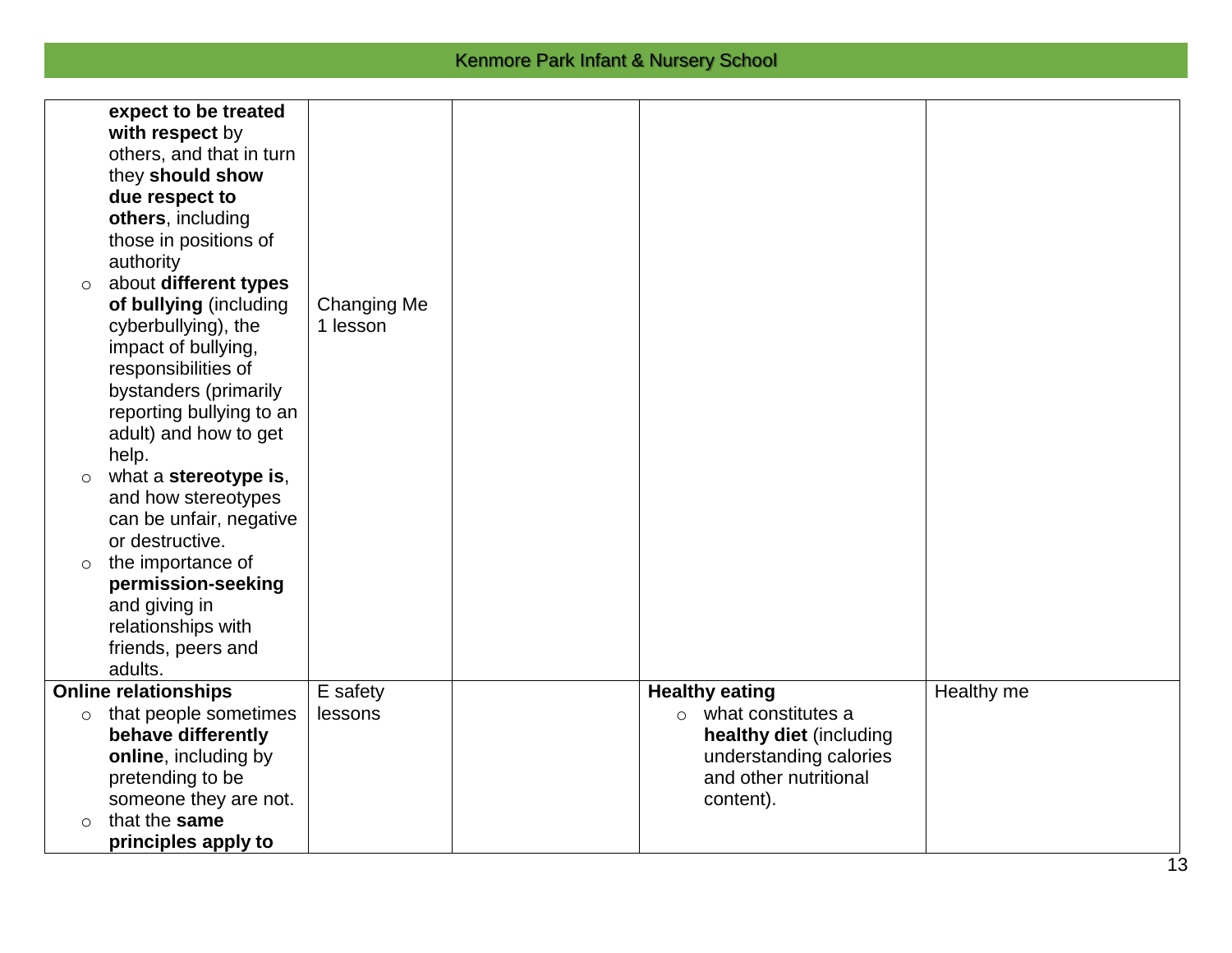|                   | online relationships   |               | $\circ$  | the principles of <b>planning</b> |                          |
|-------------------|------------------------|---------------|----------|-----------------------------------|--------------------------|
|                   | as to face-to-face     |               |          | and preparing a range             |                          |
|                   | relationships,         |               |          | of healthy meals.                 |                          |
|                   | including the          |               | $\Omega$ | the characteristics of a          |                          |
|                   | importance of respect  |               |          | poor diet and risks               |                          |
|                   | for others online      |               |          | associated with unhealthy         |                          |
|                   | including when we are  |               |          | eating (including, for            |                          |
|                   | anonymous.             |               |          | example, obesity and              |                          |
| $\circ$           | the rules and          |               |          | tooth decay) and other            |                          |
|                   | principles for keeping |               |          | behaviours (e.g. the              |                          |
|                   | safe online, how to    |               |          | impact of alcohol on diet         |                          |
|                   | recognise risks,       |               |          | or health).                       |                          |
|                   | harmful content and    |               |          |                                   |                          |
|                   | contact, and how to    |               |          |                                   |                          |
|                   | report them.           |               |          |                                   |                          |
| $\circ$           | how to critically      |               |          |                                   |                          |
|                   | consider their online  |               |          |                                   |                          |
|                   | friendships and        |               |          |                                   |                          |
|                   | sources of information |               |          |                                   |                          |
|                   | including awareness of |               |          |                                   |                          |
|                   | the risks associated   |               |          |                                   |                          |
|                   | with people they have  |               |          |                                   |                          |
|                   | never met.             |               |          |                                   |                          |
| $\Omega$          | how information and    |               |          |                                   |                          |
|                   | data is shared and     |               |          |                                   |                          |
|                   | used online.           |               |          |                                   |                          |
| <b>Being safe</b> |                        | Celebrating   | $\circ$  | about safe and unsafe             | Additional lesson on sun |
| $\circ$           | what sorts of          | difference    |          | exposure to the sun,              | safety in summer 2       |
|                   | boundaries are         |               | $\circ$  | the importance of                 |                          |
|                   | appropriate in         | Dreams and    |          | sufficient good quality           |                          |
|                   | friendships with peers | Goals         |          | sleep for good health             |                          |
|                   | and others (including  |               | $\circ$  | about dental health and           |                          |
|                   | in a digital context). | Relationships |          | the benefits of good oral         |                          |
| $\circ$           | about the concept of   |               |          | hygiene including regular         |                          |
|                   | privacy and the        | Changing me   |          | check-ups at the dentist.         |                          |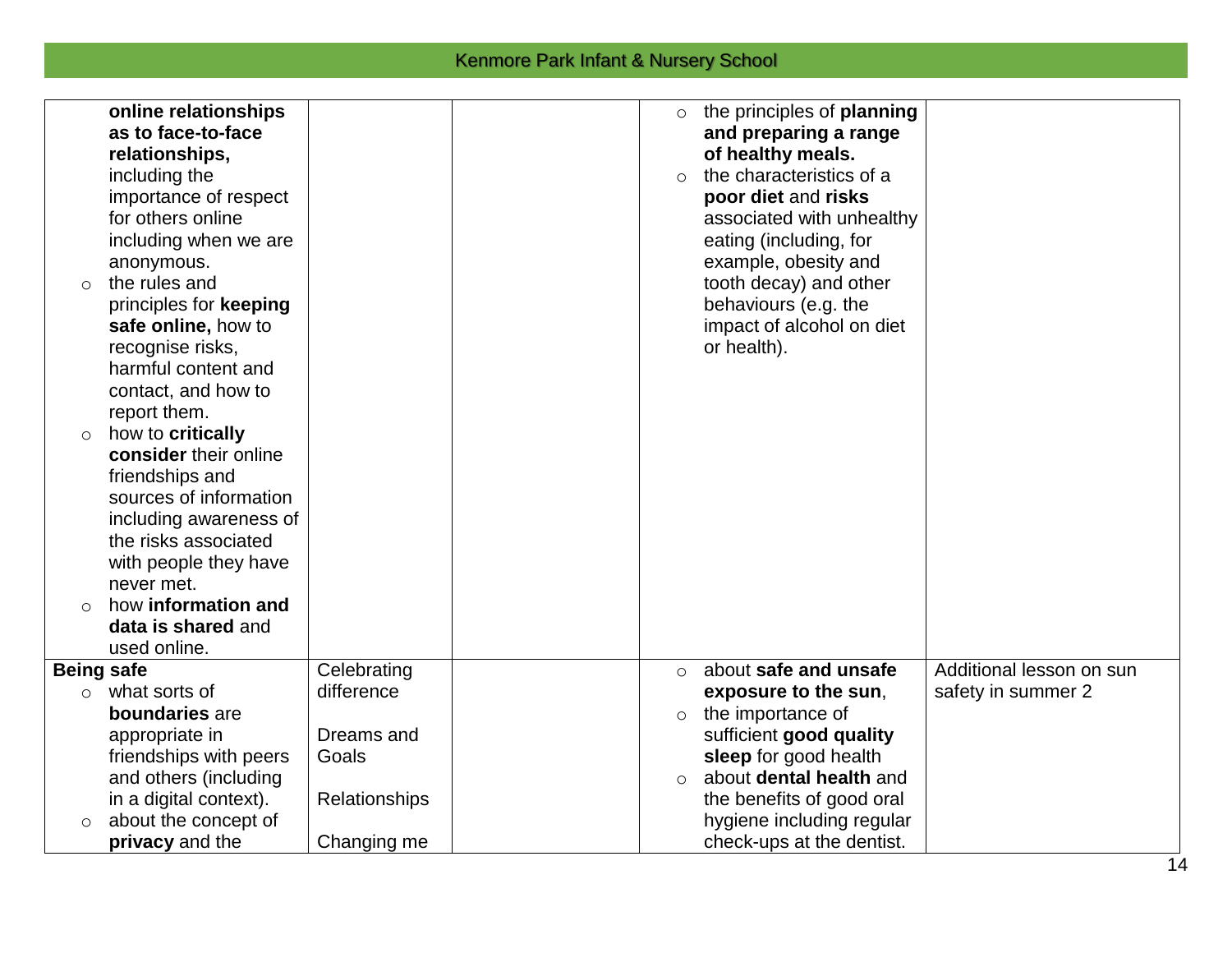| $\circ$    | implications of it for<br>both children and<br>adults; including that it<br>is not always right to<br>keep secrets if they<br>relate to being safe.<br>that each person's<br>body belongs to<br>them, and the<br>differences between |  | $\circ$ | about personal hygiene<br>and germs including<br>bacteria, viruses, how<br>they are spread and<br>treated, and the<br>importance of<br>handwashing. |                                                  |
|------------|--------------------------------------------------------------------------------------------------------------------------------------------------------------------------------------------------------------------------------------|--|---------|-----------------------------------------------------------------------------------------------------------------------------------------------------|--------------------------------------------------|
|            | appropriate and<br>inappropriate or<br>unsafe physical, and<br>other, contact.                                                                                                                                                       |  |         |                                                                                                                                                     |                                                  |
| $\circ$    | how to respond safely<br>and appropriately to                                                                                                                                                                                        |  |         |                                                                                                                                                     |                                                  |
|            | adults they may<br>encounter (in all<br>contexts, including<br>online) whom they do<br>not know.                                                                                                                                     |  |         |                                                                                                                                                     |                                                  |
| $\circ$    | how to recognise<br>and report feelings of<br>being unsafe or<br>feeling bad about any<br>adult.                                                                                                                                     |  |         |                                                                                                                                                     |                                                  |
| $\bigcirc$ | how to ask for advice<br>or help for themselves<br>or others, and to keep<br>trying until they are                                                                                                                                   |  |         |                                                                                                                                                     |                                                  |
| $\circ$    | heard.<br>how to report<br>concerns or abuse,<br>and the vocabulary                                                                                                                                                                  |  |         |                                                                                                                                                     | Additional lesson during<br>healthy schools week |
|            |                                                                                                                                                                                                                                      |  |         | <b>Basic first aid</b>                                                                                                                              |                                                  |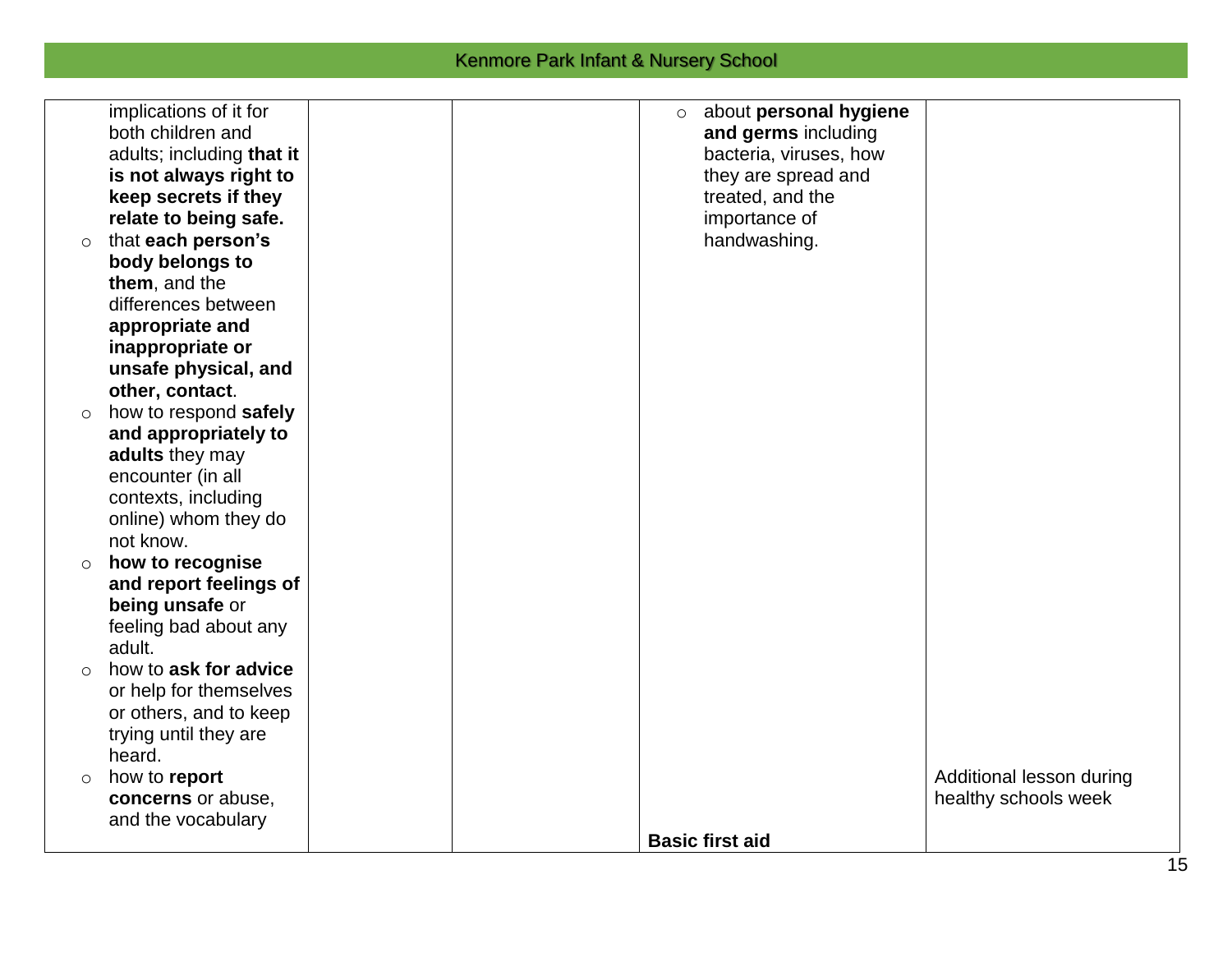| Kenmore Park Infant & Nursery School |  |  |  |  |  |
|--------------------------------------|--|--|--|--|--|
|--------------------------------------|--|--|--|--|--|

| and confidence<br>needed to do so.<br>where to get advice<br>e.g. family, school<br>and/or other sources. | how to make a clear and<br>efficient call to emergency<br>services if necessary |  |
|-----------------------------------------------------------------------------------------------------------|---------------------------------------------------------------------------------|--|
|-----------------------------------------------------------------------------------------------------------|---------------------------------------------------------------------------------|--|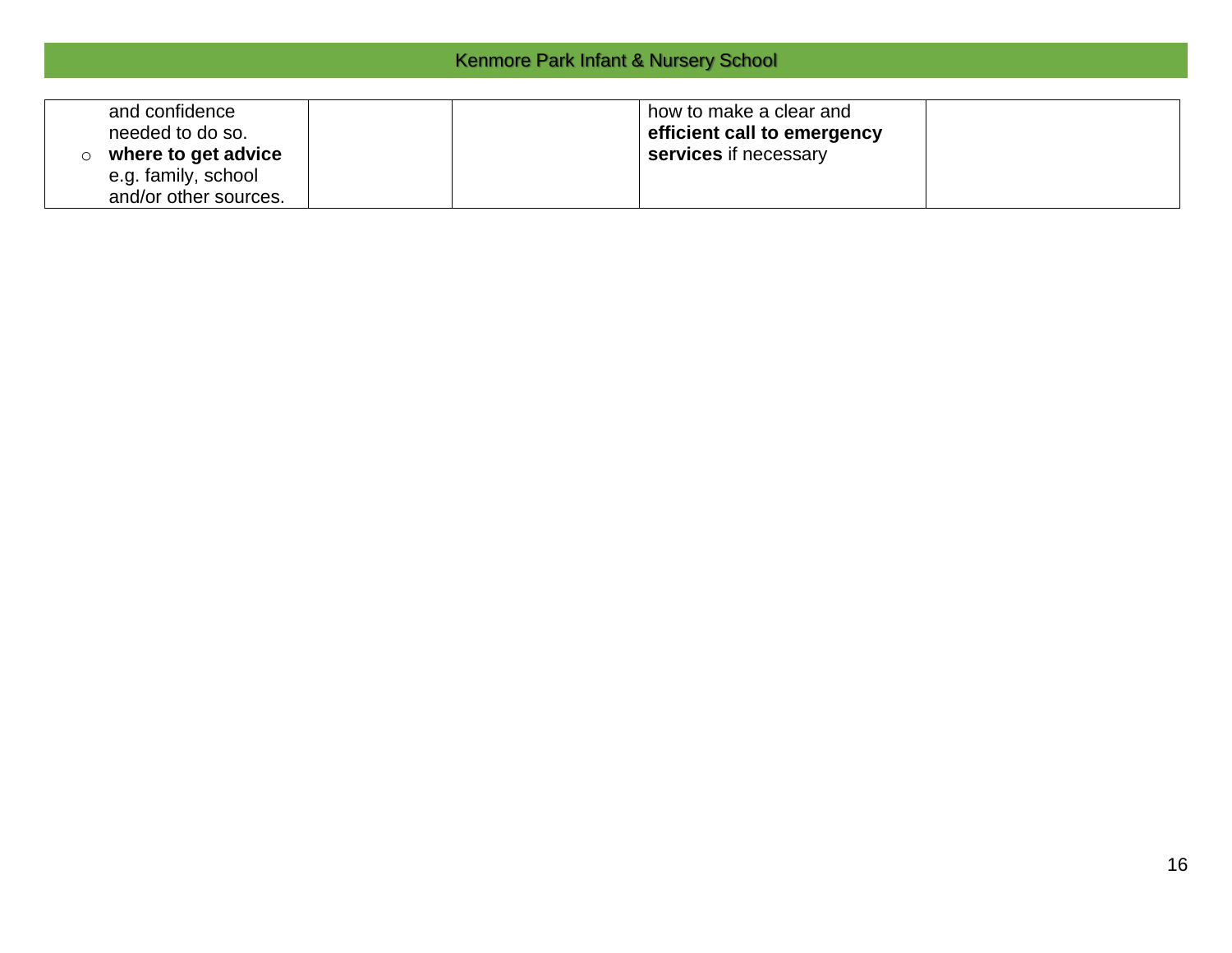# **APPENDIX 2: Relationships Education learning objectives (taken from the Jigsaw scheme of work)**

| Year group        | <b>Learning objectives for Relationships Education lessons</b>                                               |
|-------------------|--------------------------------------------------------------------------------------------------------------|
| <b>Nursery</b>    | To consider the routines and patterns of a typical day<br>$\circ$                                            |
|                   | To explain how to keep myself clean and healthy and explain why it is important<br>$\circ$                   |
|                   | To identify the people in my family and explain where I can get help<br>$\circ$                              |
| <b>Reception</b>  | To consider the routines and patterns of a typical day<br>$\circ$                                            |
|                   | To explain how to keep myself clean and healthy and explain why it is important<br>$\circ$                   |
|                   | To identify something they are good at and understand everyone is good at something<br>$\circ$               |
|                   | To understand that being different makes us special<br>$\circ$                                               |
|                   | To understand what being a kind friend is<br>$\circ$                                                         |
|                   | To identify thing that makes us healthy i.e. food and sleep<br>$\circ$                                       |
|                   | To name the parts of my body<br>$\circ$                                                                      |
| Year 1            | To understand how to keep myself clean and healthy and explain why it is important<br>$\circ$                |
|                   | To understand what a good friend is<br>$\circ$                                                               |
|                   | To understand how I have grown and changed since birth<br>$\circ$                                            |
|                   | To identify the people in my family, while recognising that there are different types of families<br>$\circ$ |
|                   | To explain where I can get help and support.<br>$\circ$                                                      |
|                   | To identify how boys and girls are different from each other<br>$\circ$                                      |
| Year <sub>2</sub> | To explore stereotypes<br>$\circ$                                                                            |
|                   | To explain personal boundaries<br>O                                                                          |
|                   | To identify my relationship with different members of my family<br>$\circ$                                   |
|                   | To understand things that can cause conflict with friends<br>$\circ$                                         |
|                   | To understand the difference between good and worry secrets<br>$\circ$                                       |
|                   | To understand how boys and girls are physically different<br>$\circ$                                         |
|                   | To name the body part of boys and girls<br>$\circ$                                                           |
|                   | To understand the stages in the human lifecycle<br>$\circ$                                                   |
|                   | To identify the people in my family, while recognizing that not all families look like mine<br>$\circ$       |
|                   | To explain where I can get help and support.<br>$\circ$                                                      |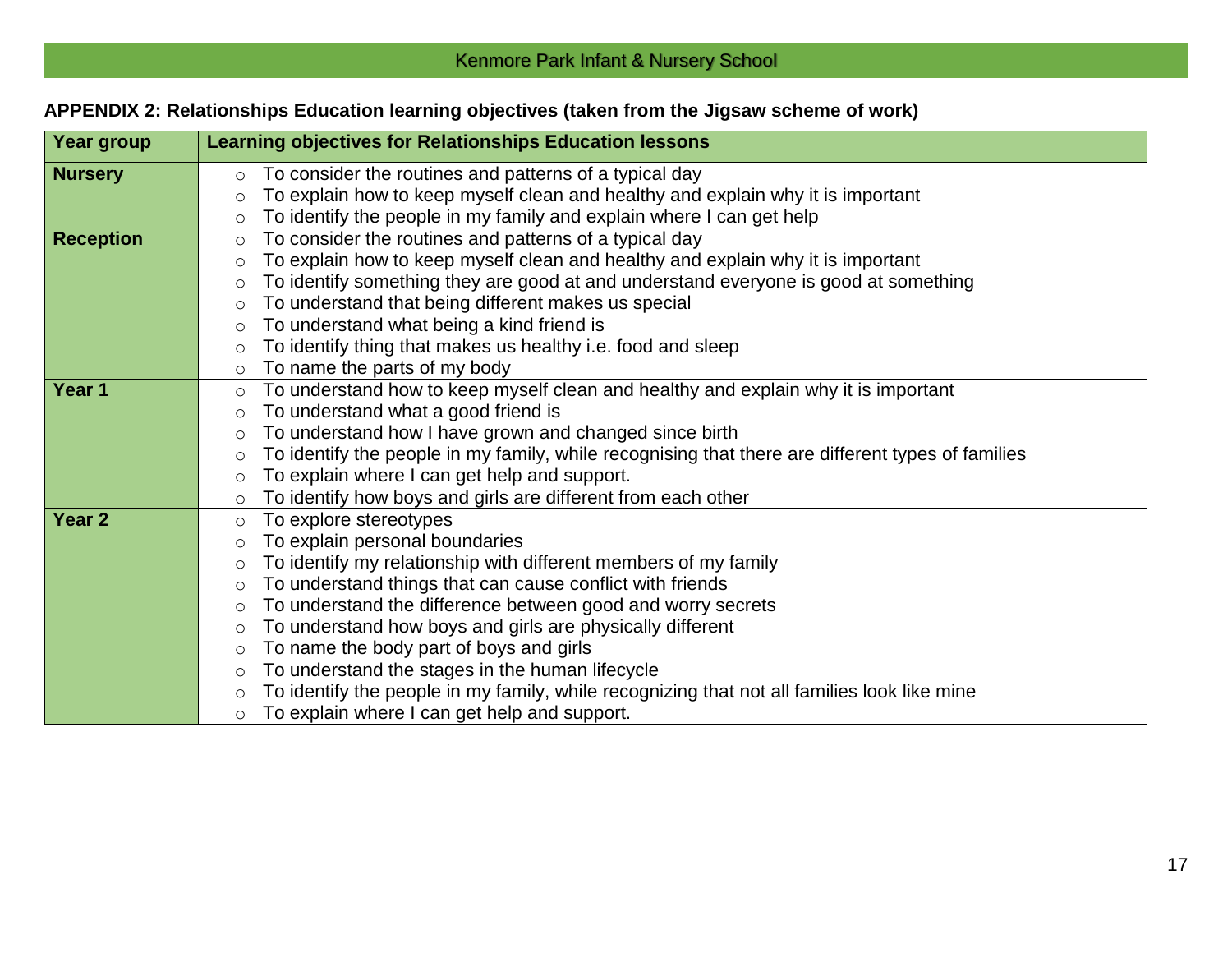# **APPENDIX 3: Relationships Education vocabulary**

Below is a list of vocabulary from Relationships Education lessons. Vocabulary from each year group is carried forward to the next year group (e.g. year 1 vocabulary will be revisited in year 2).

| Year group        | <b>Vocabulary</b>                    |
|-------------------|--------------------------------------|
| <b>Nursery</b>    | Routine<br>$\circ$                   |
|                   | Clean<br>$\circ$                     |
|                   | Healthy<br>$\circ$                   |
|                   | Washing<br>$\circ$                   |
|                   | Family<br>$\circ$                    |
|                   | Help<br>$\circ$                      |
|                   | Support<br>$\circ$                   |
| <b>Reception</b>  | Routine<br>$\circ$                   |
|                   | Clean<br>$\circ$                     |
|                   | Healthy<br>$\circ$                   |
|                   | Washing<br>$\circ$                   |
|                   | Family<br>$\circ$                    |
|                   | Help<br>$\circ$                      |
|                   | Support<br>$\circ$                   |
| Year 1            | Clean                                |
|                   | hygiene<br>$\circ$                   |
|                   | Healthy<br>$\circ$                   |
|                   | Washing<br>$\circ$                   |
|                   | Family<br>$\circ$                    |
|                   | Help<br>$\circ$                      |
|                   | Support<br>$\circ$                   |
|                   | Grown<br>$\circ$                     |
|                   | Changed<br>$\circ$                   |
|                   | Male<br>$\circ$                      |
|                   | female<br>$\circ$                    |
|                   | Penis<br>$\circ$                     |
|                   | <b>Testicles</b><br>$\circ$<br>Vulva |
| Year <sub>2</sub> | $\circ$<br><b>Different</b>          |
|                   | $\circ$<br>Similar                   |
|                   | $\circ$<br>Penis<br>$\circ$          |
|                   | <b>Testicles</b><br>$\circ$          |
|                   | vulva<br>$\circ$                     |
|                   | Vagina<br>$\circ$                    |
|                   | Stereotype<br>$\circ$                |
|                   | Private<br>$\circ$                   |
|                   | <b>Boundaries</b><br>$\circ$         |
|                   | Girl<br>$\circ$                      |
|                   | <b>Boy</b><br>$\circ$                |
|                   | Male<br>$\circ$                      |
|                   | Female<br>$\circ$                    |
|                   | Baby<br>$\circ$                      |
|                   | Adult<br>$\circ$                     |
|                   | Toddler<br>$\circ$                   |
|                   | Child<br>$\circ$                     |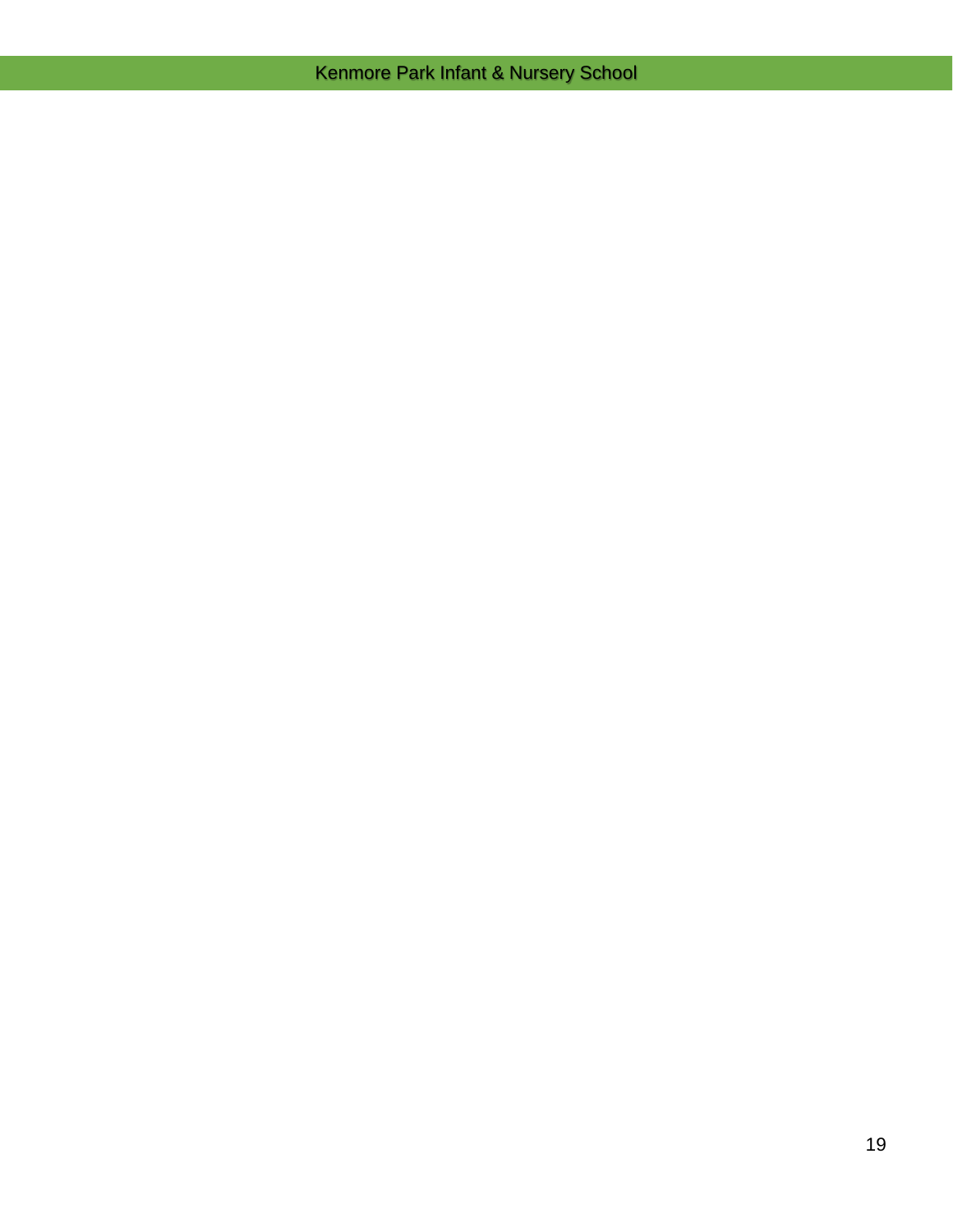#### **APPENDIX 4: Sample letters for PARENTS (please amend appropriately for your school)**

**Sample letter 1 (please amend appropriately for your school)**

Dear Parents and Carers,

Re: Relationships Education – parent workshop.

As you will be aware Relationships Education forms an important part of the Personal, Social, Health and Economic (PSHE) education programme. Relationships Education is also essential in supporting schools to meet their safeguarding duty. This year, teachers will be using a wide range of child friendly resources to deliver Relationships Education to children during the summer term

We will be running an information session for all parents and carers on DATE, TIME, VENUE. During this session, we will explain the topics covered as part of Relationships Education in our school.

If you would like at attend this session, please complete the slip below and return to your child's class teacher as soon as possible.

Thank you for your co-operation.

\_\_\_\_\_\_\_\_\_\_\_\_\_\_\_\_\_\_\_\_\_\_\_\_\_\_\_\_\_\_\_

NAME AND JOB TITLE

----------------------------------------------------------------------------------------------------------------

Child's name:

| Class: |  |
|--------|--|
|        |  |

I am/ am not able to attend the RSE information session on DATE, TIME, VENUE. (Please delete as appropriate).